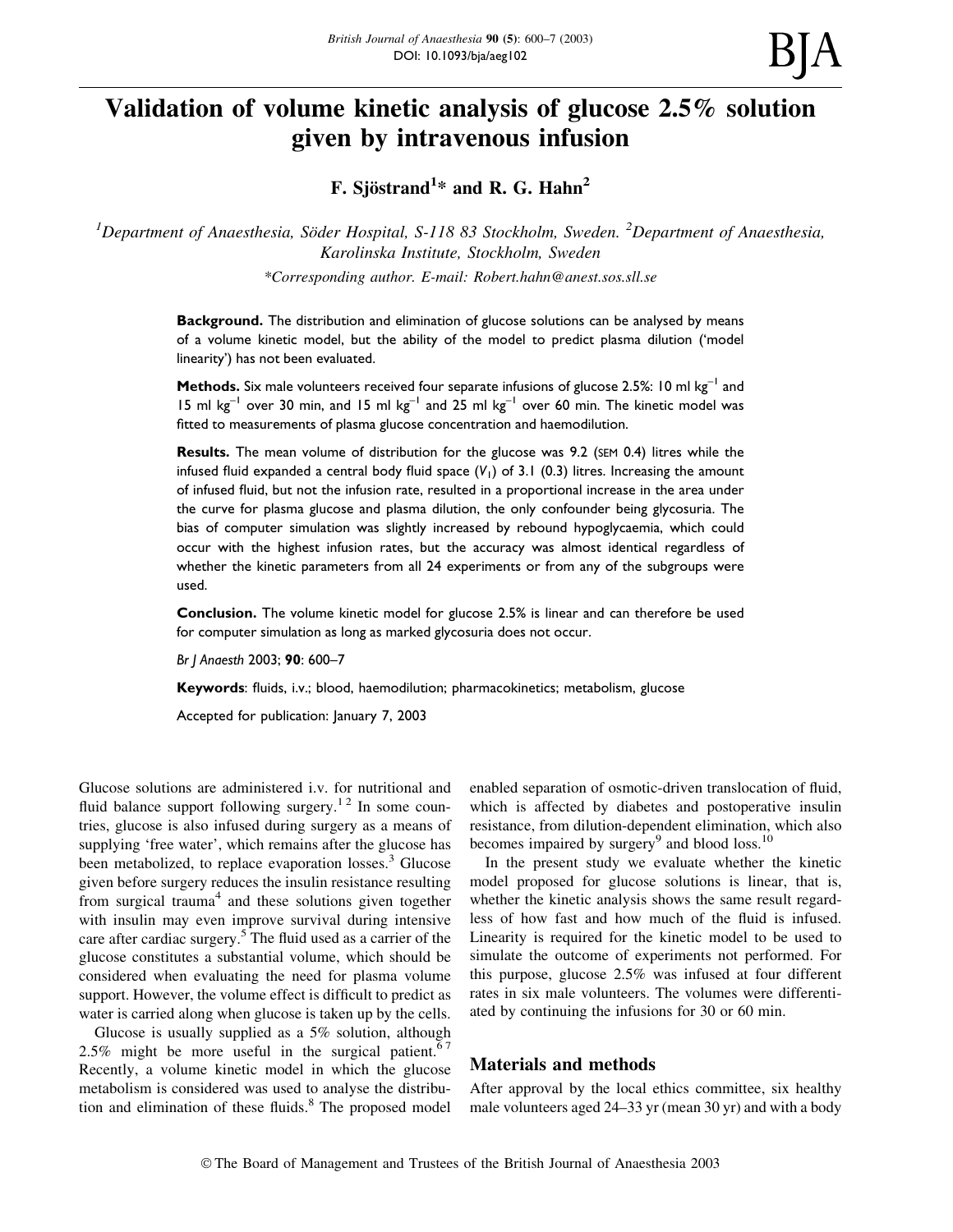Table 1 Infusion data for the four series of experiments performed on different occasions in six male volunteers. Data are mean (SEM where applicable). Divide by 0.18 to convert g glucose to mmol glucose

| Infusion rate (ml $kg^{-1} h^{-1}$ )                              | 15 | 20 | 25                                          | 30 |
|-------------------------------------------------------------------|----|----|---------------------------------------------|----|
| Infusion time (min)                                               | 60 | 30 | 60                                          | 30 |
| Infused fluid volume<br>$(ml \text{ kg}^{-1})$                    | 15 | 10 | 25                                          | 15 |
| Infused fluid volume (ml) 1151 (97) 760 (64) 1922 (159) 1147 (95) |    |    |                                             |    |
| Infused glucose $(g)$                                             |    |    | 28.7 (2.4) 19.0 (1.6) 48.1 (4.0) 28.7 (2.4) |    |

weight of  $60-95$  kg (mean 77 kg) agreed to participate. None had a family history of diabetes. On four separate occasions, each volunteer received one i.v. infusion of isoosmotic glucose 2.5% with electrolytes (sodium 70 mmol litre<sup>-1</sup>, chloride 45 mmol litre<sup>-1</sup> and acetate 25 mmol litre<sup>-1</sup>; Rehydrex, Pharmacia, Uppsala, Sweden) via an infusion pump (Flo-Gard 6201, Baxter Healthcare Ltd, Deerfield, IL, USA).

The infusion programme was chosen to disclose differences in kinetics by varying the rate of administration (15, 20, 25 and 30 ml  $kg^{-1} h^{-1}$ ) and the infusion time (30 and 60 min) while still aiming at avoiding glycosuria (Table 1).

### Measurements

After fasting overnight, the volunteers rested comfortably on a bed with an equilibration period of at least 30 min before the experiments started at 8.00 a.m. Before any fluid was administered, one cubital vein on each arm was cannulated. Fluid was infused through one of them. Venous blood was collected from the cannula in the opposite arm every 5 min during the 30-min infusions and every 10 min during the 60-min infusions. After the infusions, venous blood was withdrawn every 10 min up to 90 min and every 15 min thereafter until 120 min after the infusion ended. The heart rate and arterial pressure were measured using an automatic device (Propaq 104, Protocol Systems Inc., Beaverton, OR, USA) immediately after each blood sampling procedure.

The plasma glucose concentration was measured in single samples using the GLU Gluco-quant reagent (Roche Diagnostic Inc., Mannheim, Germany) on a Hitachi 917 (Hitachi Co., Naka, Japan). The blood haemoglobin (Hb) concentration, the red blood cell count (RBC) and the mean corpuscular volume (MCV) were measured in single samples and the baseline in triplicate samples, using a Technicon Advia 120 (Bayer, Tarrytown, NY, USA). Hb was obtained by colorimetry at 546 nm and RBC and MCV were measured by light dispersion at two angles using a helium neon laser. The coefficient of variation, as calculated from the baseline samples, was 1.0% for Hb, 1.2% for RBC and 0.5% for MCV. The serum concentration of insulin was measured using a Mercodia insulin ELISA kit (Mercodia AB, Uppsala, Sweden) with a coefficient of variation of  $5\%$ for the baseline level and 4.4% for the higher concentrations in the study.



Fig 1 The model used to analyse the volume kinetics when an osmotic gradient acts like a driving force, f(t). Infused fluid is distributed in a volume  $V_1$  and enters, by virtue of osmosis, a distant fluid space  $V_3$ . After metabolism, the fluid equilibrates again between  $V_1$  and  $V_3$  at a rate determined by  $k_{31}$ . The elimination of fluid is given by basal fluid losses,  $k<sub>b</sub>$ , and a renal mechanism that operates at a rate given by the product of  $k_r$  and the dilution of  $V_1$ .

The subjects voided just before the infusions started and, in the recumbent position, whenever necessary during the study. All volunteers also voided at the end of the study. The urine volume and its concentration of glucose, sodium and potassium were measured using a Hitachi 917 System (Hitachi Co., Naka, Japan).

### Glucose kinetics and uptake

The WinNonlin Standard 1.5 program (Pharsight Corp., Mountain View, CA, USA) was used to calculate the volume of distribution  $(V_d)$ , area under the curve (AUC), clearance (CL) and half-life  $(T_{1/2})$  of the infused glucose. The input was the glucose concentration above baseline, and the kinetic analysis was ended when the concentration had returned to baseline. Weights inversely proportional to the predicted concentration were applied. When analysing the results statistically using the  $F$ -test, the one-compartment open model was consistently justified.<sup>8</sup>

Since glucose requires active transport to enter the cells, a decreasing amount of glucose in  $V_d$  corresponds to the uptake of glucose into a peripheral compartment that does not equilibrate with venous plasma. The net uptake of glucose into this remote compartment was calculated for each sampling interval as the product of  $V<sub>d</sub>$  and the incremental change in plasma glucose concentration. During the infusion, the calculation of the incremental net uptake also took account of the amount of glucose added to the system. The equations used for the kinetic analysis and for calculating glucose uptake were given in a previous study.<sup>8</sup>

#### Volume kinetic models

The distribution and elimination of infused fluid was studied by volume kinetic analysis $8-10$  (Fig. 1). An i.v. infusion given at a constant rate  $(k<sub>i</sub>)$  enters a central body fluid space having the volume  $(v_1)$  which strives to be maintained at the baseline volume  $V_1$  by allowing fluid to leave the space at a controlled rate proportional by a constant  $k_r$  to the deviation of  $v_1$  from  $V_1$  and at a low basal rate ( $k_b$ , fixed rate). Osmotic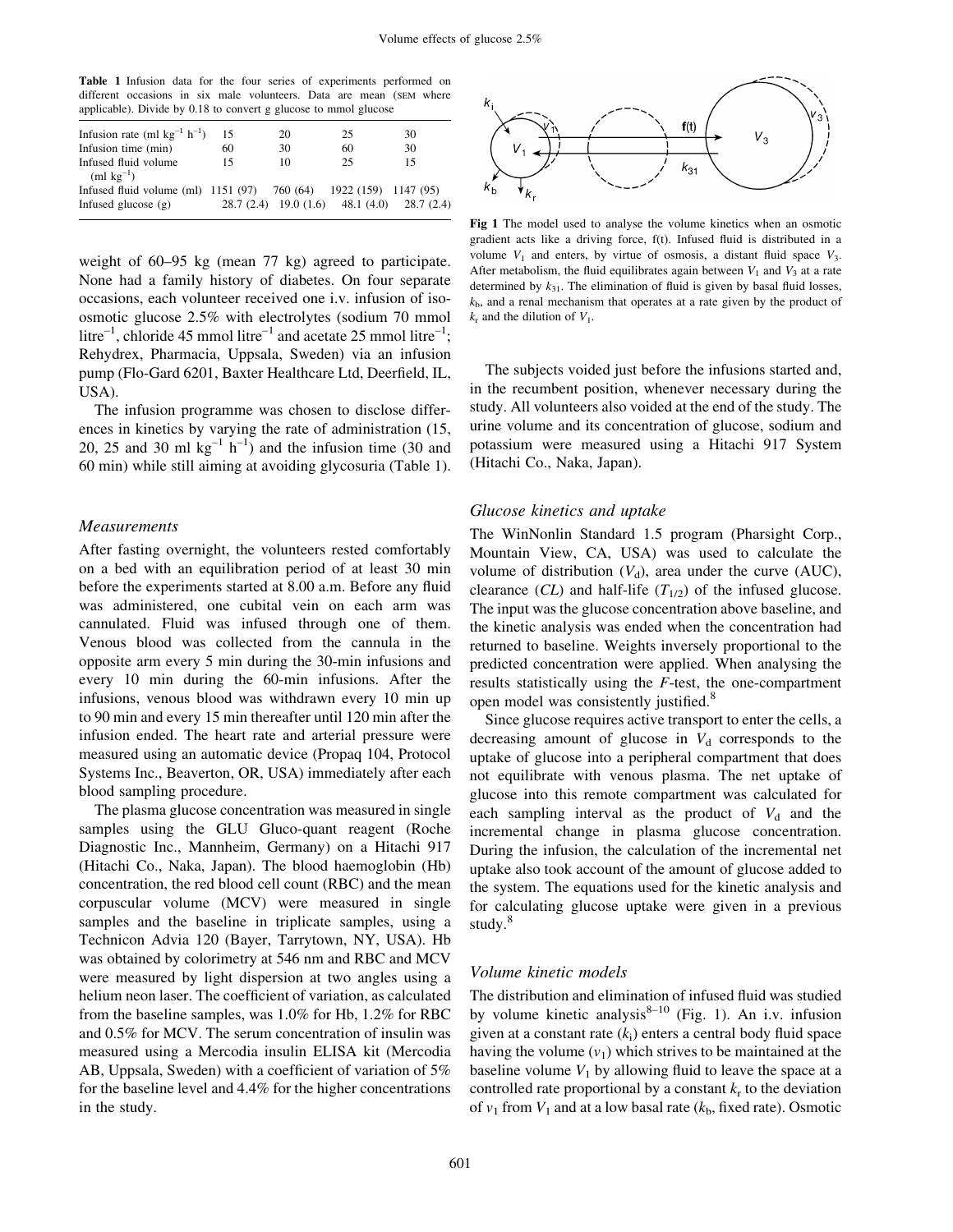#### Sjöstrand and Hahn

Table 2 Results of pharmacokinetic analysis of the infused glucose molecules when iso-osmotic glucose 2.5% solution was infused in male volunteers. The first line for each parameter gives the mean (SEM) of all estimates in the respective groups. The second line shows the precision of these estimates, specified as the mean (SEM) of the standard errors associated with them.  $V_d$ , volume of distribution; CL, clearance;  $T_{1/2}$ , half-life; AUC, area under the curve for plasma glucose

|                                                   | Infusion rate (ml $kg^{-1} h^{-1}$ ) |            |            |             |
|---------------------------------------------------|--------------------------------------|------------|------------|-------------|
|                                                   | 15                                   | 20         | 25         | 30          |
| $V_{\rm d}$ (litre)                               | 8.20(0.85)                           | 9.24(0.80) | 9.26(0.69) | 10.21(0.75) |
| Standard error                                    | 0.78(0.13)                           | 0.72(0.07) | 0.84(0.13) | 0.58(0.11)  |
| $CL$ (litre min <sup>-1</sup> )                   | 0.66(0.12)                           | 0.61(0.08) | 0.54(0.03) | 0.56(0.08)  |
| Standard error                                    | 0.03(0.01)                           | 0.03(0.01) | 0.03(0.00) | 0.03(0.01)  |
| $T_{1/2}$ (min)                                   | 10.9(3.2)                            | 12.1(2.5)  | 12.2(1.2)  | 15.9(5.2)   |
| Standard error                                    | 0.8(0.1)                             | 1.1(0.2)   | 1.1(0.2)   | 1.2(0.3)    |
| AUC (mmol litre <sup>-1</sup> min <sup>-1</sup> ) | 281 (78)                             | 192 (34)   | 503 (39)   | 281 (51)    |
| Standard error                                    | 13(2)                                | 10(2)      | 24(4)      | 14(3)       |
| Dose (mmol)                                       | 160(13)                              | 106(9)     | 267(22)    | 160(13)     |

fluid shifts take place between  $V_1$  and a more remote fluid space,  $V_3$ , and have the strength  $f(t)$ . As all infused fluid was isotonic,  $f(t)$  is governed in the absence of glycosuria by the net uptake of glucose into the remote compartment and the osmotic pressure of glucose; 3.6 ml water was translocated to  $v_3$  per mmol glucose taken up by  $V_3$ . As water must accompany glucose in order to maintain equal osmolality inside and outside  $V_3$ , the factor 3.6 was obtained from the osmolality of glucose (50 g litre<sup>-1</sup> or 278 mmol litre<sup>-1</sup> being isotonic). In the model, fluid also returns from  $v_3$  to  $v_1$ , which occurs at a rate proportional by a constant  $(k_{31})$  to the dilution of  $V_3$ . The starting estimate for  $V_3$  in the curvefitting procedure was  $40\%$  of the body weight,<sup>11</sup> but the kinetic output is presented as  $k_{31}/V_3$  (i.e. the slope for the dilution of  $V_3$ ) as its volume could not be determined with confidence.

The possibility of a body fluid space between  $V_1$  and  $V_3$ being expanded was considered by fitting a three-volume model<sup>8</sup> to the data, but meaningful parameter estimates could not be obtained or the expansion of a third volume was not justified according to the  $F$ -test.

### Calculations of fluid distribution

The dilution of the plasma in the cubital vein was used to quantify the water load. As the sampled plasma is a part of V, we obtain:

$$
\frac{v(t) - V}{V} = \frac{\frac{\text{baseline Hb}}{\text{Hb}(t)} - 1}{1 - \text{baseline haematorit}}
$$

at the time t of the experiment. The dilution of the RBC count was calculated in the same way as for Hb and the mean value of the two was used after correction for changes in cell volume as indicated by MCV. Furthermore, a correction of the dilution was always made for the withdrawn amount of erythrocytes based on the baseline blood volume, as estimated according to a regression

formula based on the height and weight of the subjects.<sup>8</sup> A  $k<sub>b</sub>$  of 0.8 ml min<sup>-1</sup> was used, which represents the sum of the insensible fluid loss of  $0.5$  ml min<sup>-1</sup> and the amount of extracellular fluid withdrawn during blood sampling.<sup>3</sup>

The model parameters were calculated on a computer using Matlab version 4.2 (Math Works Inc., Natick, MA, USA), in which a non-linear least-squares regression routine based on a modified Gauss-Newton method was used. Weights inversely proportional to the predicted dilution plus 0.1 were applied.

### Predictive performance measures

Computer simulations were made to assess the linearity of the kinetic systems. The residual error between the measured data points in each experiment and the computer-simulated (predicted) values for the group, based on the best parameter estimates according to Tables 2 and 3, was used to describe how well the kinetic model fitted the data. The results were expressed as the median residual error, which shows whether the measured data points are systematically higher or lower than the predicted ones (i.e. the bias), and the median absolute residual error, which reflects the degree of deviation of measured from predicted data points (i.e. the inaccuracy).

The following equation used  $V_d$  and CL to obtain the predicted glucose concentration during the infusion:<sup>12</sup>

$$
C = \frac{k_i}{CL} (1 - e^{-CL^*t/V_d})
$$

After the infusion, it is:

$$
C = \frac{k_i}{CL} (1 - e^{-CL^*T/V_d}) e^{-CL^*(t - T)/V_d}
$$

where  $T$  is the infusion time. The resulting osmotic strength,  $f(t)$ , and the dilution of  $V_1$  were simulated using solutions to the differential equations described previously.<sup>8</sup>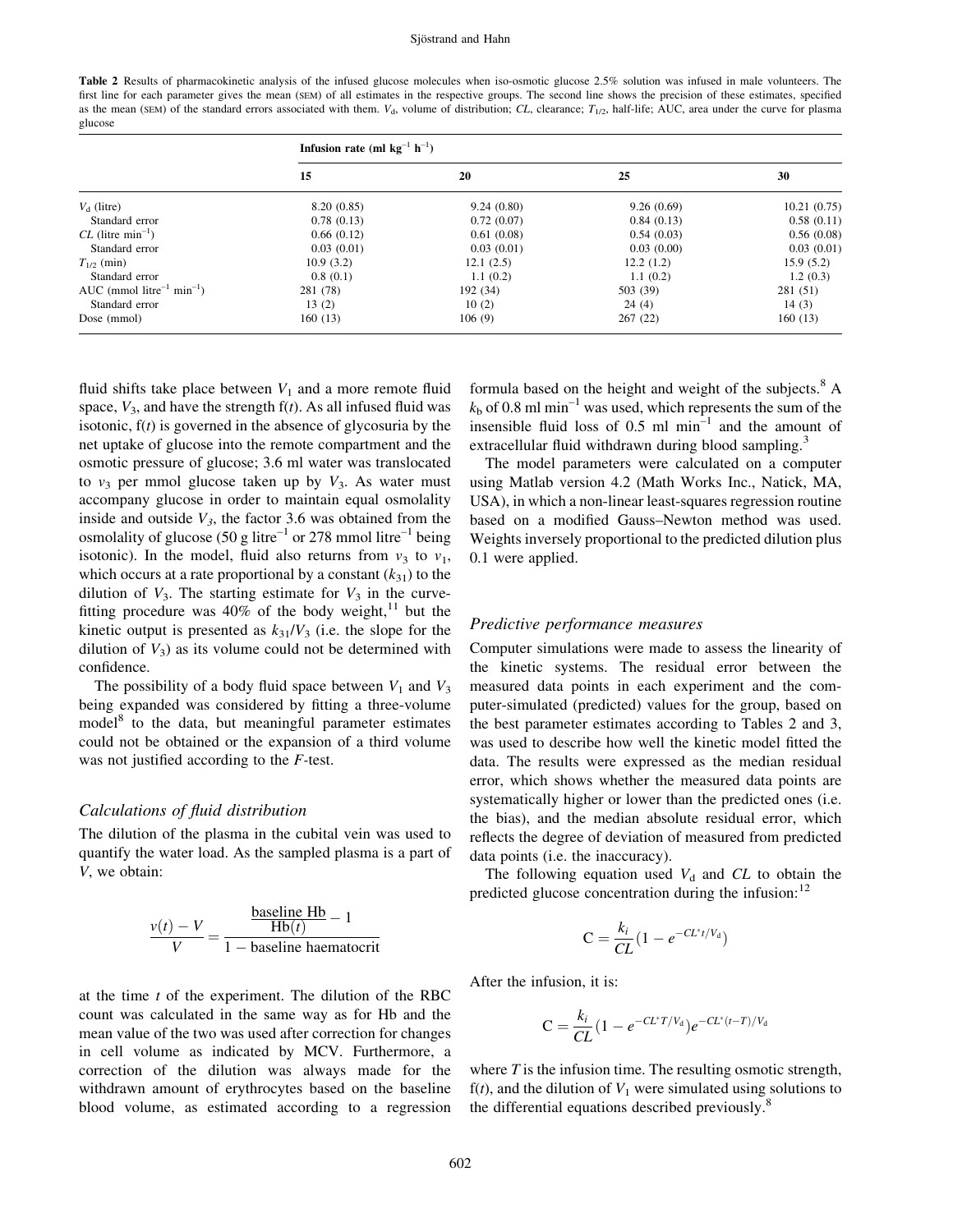Table 3 Volume kinetic parameters and urinary excretion during and after infusion of glucose 2.5% in male volunteers. The first line for each kinetic parameter gives the median (25-75th percentile range) of all estimates in the respective group. The second line shows the precision of these estimates, specified as the mean (SEM) of the standard errors associated with them.  $V_1$ =the size of the central body fluid space;  $k_r$ =dilution-dependent elimination rate governed only by excess fluid in the system;  $k_{31}/V_3$ =the slope of the curve for the elimination of fluid from  $V_3$ 

|                                           | Infusion rate (ml $kg^{-1} h^{-1}$ ) |                  |                |                    |
|-------------------------------------------|--------------------------------------|------------------|----------------|--------------------|
|                                           | 15                                   | 20               | 25             | 30                 |
| $V_1$ (litre)                             | 2.37(0.57)                           | 3.16(0.63)       | 3.62(0.50)     | 3.40(0.46)         |
| Standard error                            | 0.68(0.26)                           | 0.50(0.14)       | 0.53(0.10)     | 0.47(0.14)         |
| $k_r$ (ml min <sup>-1</sup> )             | $100(69-105)$                        | $104(68-110)$    | $105(84-199)$  | $125(121-147)$     |
| Standard error                            | $25(11-51)$                          | $25(14-35)$      | $16(12-43)$    | $17(13-23)$        |
| $k_{31}/V_3$ $(10^{-3} \text{ min}^{-1})$ | $10.0(5.9-13.5)$                     | $10.9(0.6-20.6)$ | $2.8(1.1-5.1)$ | $2.1(0.22 - 15.3)$ |
| Standard error                            | $10.8(4.6-24.1)$                     | $10.5(2.6-24.5)$ | $1.5(1.3-2.3)$ | $2.4(1.9-89.4)$    |
| Urinary excretion (ml)                    | 748 (90)                             | 460 (113)        | 1188 (213)     | 766 (133)          |
| Urine/infused fluid                       | 0.64(0.03)                           | 0.57(0.10)       | 0.60(0.07)     | 0.66(0.09)         |
| Sodium excretion (mmol)                   | 38 (6)                               | 36(16)           | 45(15)         | 45(10)             |

### Statistics

The results are expressed as the mean (SEM). Data showing a skewed distribution were given as the median and the 25–75th percentile range. The AUC for the plasma glucose and plasma dilution were calculated by the linear trapezoidal method for as long as the data points exceeded baseline. Differences between and during the experiments were evaluated by repeated-measures ANOVA. Correlations between parameters were studied by simple and multiple linear regression;  $P<0.05$  was considered significant.

## **Results**

### Glucose kinetics

The plasma glucose concentration increased markedly in response to the infusions (Fig. 2). Kinetic analysis of the concentration-time curves showed an overall  $V<sub>d</sub>$  for glucose of 9.23 (0.39) litre, a CL of 0.59 (0.04) litre min<sup>-1</sup> and a halflife of 12.8 (1.6) min (Table 2). The AUC vs the amount of administered glucose was the only statistically significant relationship between the infusion parameters and these kinetic parameters (Fig. 3).

Slight glycosuria  $(1-5\%$  of the infused amount) was observed during five experiments, while excretion of  $8.5\%$ was observed in one patient and 10.5% in another patient. Glycosuria did not influence the kinetics of glucose as indicated by  $V_d$  and CL.

### Fluid kinetics, area approach

The AUC of the dilution-time profile increased with the volume of infused glucose solution (Fig. 4A). The AUC response to infused fluid tended to change for higher infusion rates, but this relationship was not statistically significant (Fig. 4B). This lack of linearity could be accounted for by glucosuria, which reduced the AUC  $(r=-0.51, P<0.01)$ .



Fig 2 The plasma glucose (A) and insulin (B) concentrations during and after infusions of glucose 2.5% at 15, 20, 25 and 30 ml  $kg^{-1}$  h<sup>-1</sup>. Data are mean (SEM).

#### Fluid kinetics, compartment analysis

In all 24 experiments,  $V_1$  amounted to 3.14 (0.26) litres,  $k_r$  to 104 (9) ml min<sup>-1</sup> and the ratio  $k_{31}/V_3$  to 5.5 (0.8–12.8)  $min^{-1}$ . Separate data for the four series of experiments and the corresponding curve fits and residual plots are shown in Table 3 and Fig. 5, respectively.

### Predictive performance measures

The ability of the glucose parameters (Table 2) and volume kinetic parameters (Table 3) to predict the dilution-time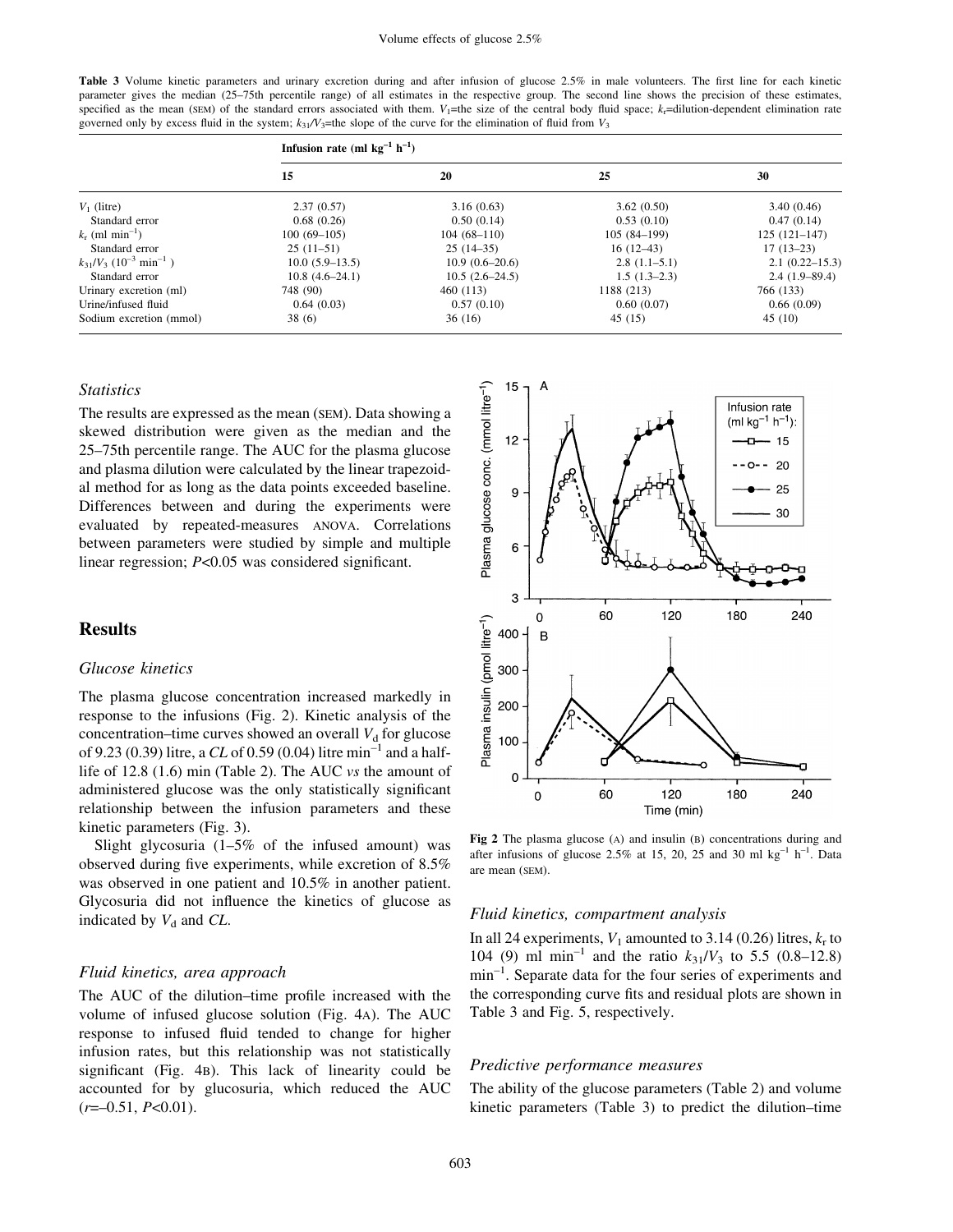



Fig 3 Increase in the area under the curve (AUC) for plasma glucose concentrations for larger amounts of infused glucose 2.5% (A) and the relationship between the ratio of these two parameters (i.e. the clearance) and the rate of infusion (B). Each point represents one experiment.

curves was evaluated by calculating the residual errors between measured and predicted data.

For all 24 experiments, the median residual error was ±0.009 (SEM 0.005) dilution units. Most of this error could be attributed to the inability of the glucose simulation program to predict concentrations below baseline; the dilution of  $V_1$  was therefore slightly overestimated during the late stages of the experiments. This error was reduced to ±0.003 (0.006) on considering only the data obtained during infusion and 30 min after infusion.

The overall median absolute residual error was 0.026 (0.003), which did not change on exclusion of the late stages of the experiments. This error was less than 0.01 dilution units higher when any dilution-time curve was simulated using the average parameter estimates for all 24 experiments, compared with when it was based on its own series of six infusions. These actual differences for the four series of experiments averaged  $+0.004$ ,  $-0.003$ ,  $-0.006$  and  $+0.005$ (Table 4).

Fig 4 Increase in the area under the curve (AUC) for the dilution of venous plasma for increasing amounts of infused glucose 2.5% (A) and the relationship between the ratio of these two parameters and the rate of infusion (B). The open circle, which represents the experiment with the most pronounced glycosuria, was not included in the linear regression analyses. Glycosuria was detected in all three outliers in (B).

#### Urinary excretion and haemodynamics

The proportion of the infused fluid that was excreted varied very little in the four series of experiments, the overall mean being 62% (Table 3).

As expected, the renal clearance of the infused fluid (urine volume divided by the AUC for dilution) correlated with the elimination rate constant  $(k_r)$  yielded by the compartment analysis (Fig. 6A).

The sodium excretion was similar in the groups, the total excretion being  $41$  (6) mmol (differences were not significant, Table 3). This implies that sodium retention was greater when larger amounts of fluid were infused, a relationship that was only disturbed by glycosuria (Fig. 6B). Multiple linear regression analysis confirmed that both the infused fluid volume  $(P<0.001)$  and glycosuria (inverse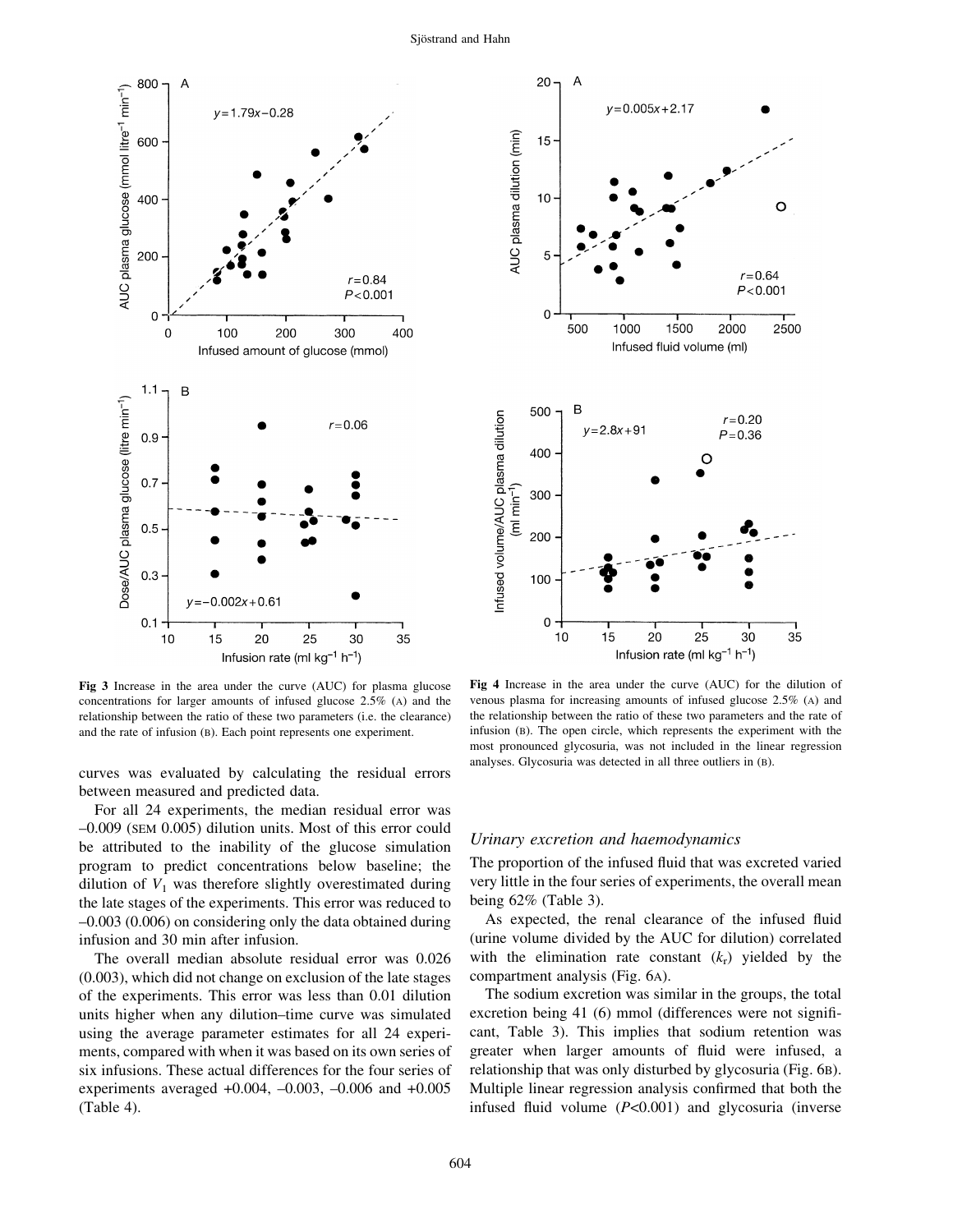

Fig 5 (A) Dilution-time curves for individual experiments in which glucose 2.5% was infused at 15, 20, 25 and 30 ml kg<sup>-1</sup> h<sup>-1</sup> in six healthy volunteers (fine lines) and the model-predicted curve-fit based on the mean glucose uptake for each time interval and the average volume kinetic parameter values shown in Table 3 (thick lines). (B) The residual errors for each individual curve fit.

correlation, P<0.005) served as independent predictors of sodium retention.

The potassium excretion averaged 19 (2) mmol and differed little between the groups. The highest excretion (66 mmol) occurred in the experiment associated with the most pronounced glycosuria.

The systolic and arterial pressures increased slightly during the experiments, from 123  $(2)$  and 72  $(1)$  mm Hg, respectively, at baseline to  $127$  (2) (not significant) and 76 (2) mm Hg  $(P<0.001)$  at 180 min. The heart rate increased from 62 (2) to 64 (2) beats min<sup>-1</sup> ( $P<0.001$ ).

### **Discussion**

The fluid used as a carrier of glucose exhibits complex kinetics. The normal physiological mechanisms operating to eliminate a fluid overload, involving the action of stretch receptors and hormones, apparently operate alongside osmotically driven distribution, which is strongly dependent on the uptake of infused glucose into the cells. The present study illustrates how these mechanisms interact with each other. For this purpose, glucose 2.5% was infused relatively quickly in volunteers and data on the glucose concentration and the plasma dilution were fitted to a volume kinetic model adapted for glucose solutions.

The kinetic analysis consists of two parts. First, the amount of fluid translocated to the cells by virtue of glucose uptake is estimated using  $V<sub>d</sub>$  as the calibration factor between the plasma glucose concentration and the amount of glucose that readily equilibrates with the plasma, which mirrors the amount of glucose that has *not* been taken up by the cells. Secondly, a volume kinetic analysis of the remaining fluid is made. An estimate of the size of the central body fluid space expanded by infused fluid  $(V_1)$ , which is a central concept in volume kinetic theory,  $910$  is made possible by the fact that the dilution of the blood with

Table 4 Predictive performance measures. The median residual error and the median absolute residual error in predicting a dilution-time curve from the best estimates of  $V_d$  and CL (Table 2) and  $V_1$ ,  $k_r$  and  $k_{31}/V_3$  (Table 3) for any single series of six experiments or for all 24 experiments. The sign of the residual differences is considered in the first error but not in the second one. Calculations were made using the two-stage approach, the reported data being the mean (SEM) of the median residual error of each experiment. Data represent the plasma dilutions ( $\times$  10<sup>-3</sup>) and are without dimensions

|                                                              | Median<br>residual<br>error $(\times 10^{-3})$ | <b>Median absolute</b><br>residual<br>error $(\times 10^{-3})$ |  |  |  |
|--------------------------------------------------------------|------------------------------------------------|----------------------------------------------------------------|--|--|--|
| 15 ml $kg^{-1}$ h <sup>-1</sup> experiments by using:        |                                                |                                                                |  |  |  |
| 15 ml $kg^{-1} h^{-1}$ kinetics                              | 4(8)                                           | 22(2)                                                          |  |  |  |
| 20 ml $kg^{-1} h^{-1}$ kinetics                              | 6(8)                                           | 23(4)                                                          |  |  |  |
| 25 ml $kg^{-1} h^{-1}$ kinetics                              | 21(7)                                          | 28(4)                                                          |  |  |  |
| 30 ml $kg^{-1} h^{-1}$ kinetics                              | 27(8)                                          | 33(5)                                                          |  |  |  |
| Average kinetics                                             | 17(8)                                          | 26(4)                                                          |  |  |  |
| 20 ml $\text{kg}^{-1}$ h <sup>-1</sup> experiments by using: |                                                |                                                                |  |  |  |
| 15 ml $kg^{-1} h^{-1}$ kinetics                              | $-23(8)$                                       | 25(7)                                                          |  |  |  |
| 20 ml $kg^{-1}$ $h^{-1}$ kinetics                            | $-18(8)$                                       | 24(6)                                                          |  |  |  |
| 25 ml $kg^{-1}$ $h^{-1}$ kinetics                            | $-10(8)$                                       | 21(5)                                                          |  |  |  |
| 30 ml $kg^{-1}$ $h^{-1}$ kinetics                            | $-5(8)$                                        | 18(5)                                                          |  |  |  |
| Average kinetics                                             | $-7(4)$                                        | 21(5)                                                          |  |  |  |
| 25 ml $\text{kg}^{-1}$ h <sup>-1</sup> experiments by using: |                                                |                                                                |  |  |  |
| 15 ml $kg^{-1} h^{-1}$ kinetics                              | $-40(13)$                                      | 45(10)                                                         |  |  |  |
| 20 ml $kg^{-1}$ $h^{-1}$ kinetics                            | $-35(13)$                                      | 45(11)                                                         |  |  |  |
| 25 ml $kg^{-1} h^{-1}$ kinetics                              | $-16(14)$                                      | 32(8)                                                          |  |  |  |
| 30 ml $kg^{-1}$ h <sup>-1</sup> kinetics                     | $-1(15)$                                       | 32(5)                                                          |  |  |  |
| Average kinetics                                             | $-26(14)$                                      | 25(8)                                                          |  |  |  |
| 30 ml $kg^{-1} h^{-1}$ experiments by using:                 |                                                |                                                                |  |  |  |
| 15 ml $kg^{-1} h^{-1}$ kinetics                              | $-33(8)$                                       | 35(6)                                                          |  |  |  |
| 20 ml $kg^{-1}$ $h^{-1}$ kinetics                            | $-26(7)$                                       | 31(5)                                                          |  |  |  |
| 25 ml $kg^{-1}$ $h^{-1}$ kinetics                            | $-13(7)$                                       | 24(3)                                                          |  |  |  |
| 30 ml $kg^{-1}$ $h^{-1}$ kinetics                            | $-5(6)$                                        | 20(3)                                                          |  |  |  |
| Average kinetics                                             | $-21(8)$                                       | 25(4)                                                          |  |  |  |

respect to a large macromolecule such as Hb which does not penetrate vessel walls is a measure of the distribution of the infused fluid volume, and not of the macromolecule. In contrast, the concentration of small molecules, such as glucose which easily diffuse across vessel walls is a measure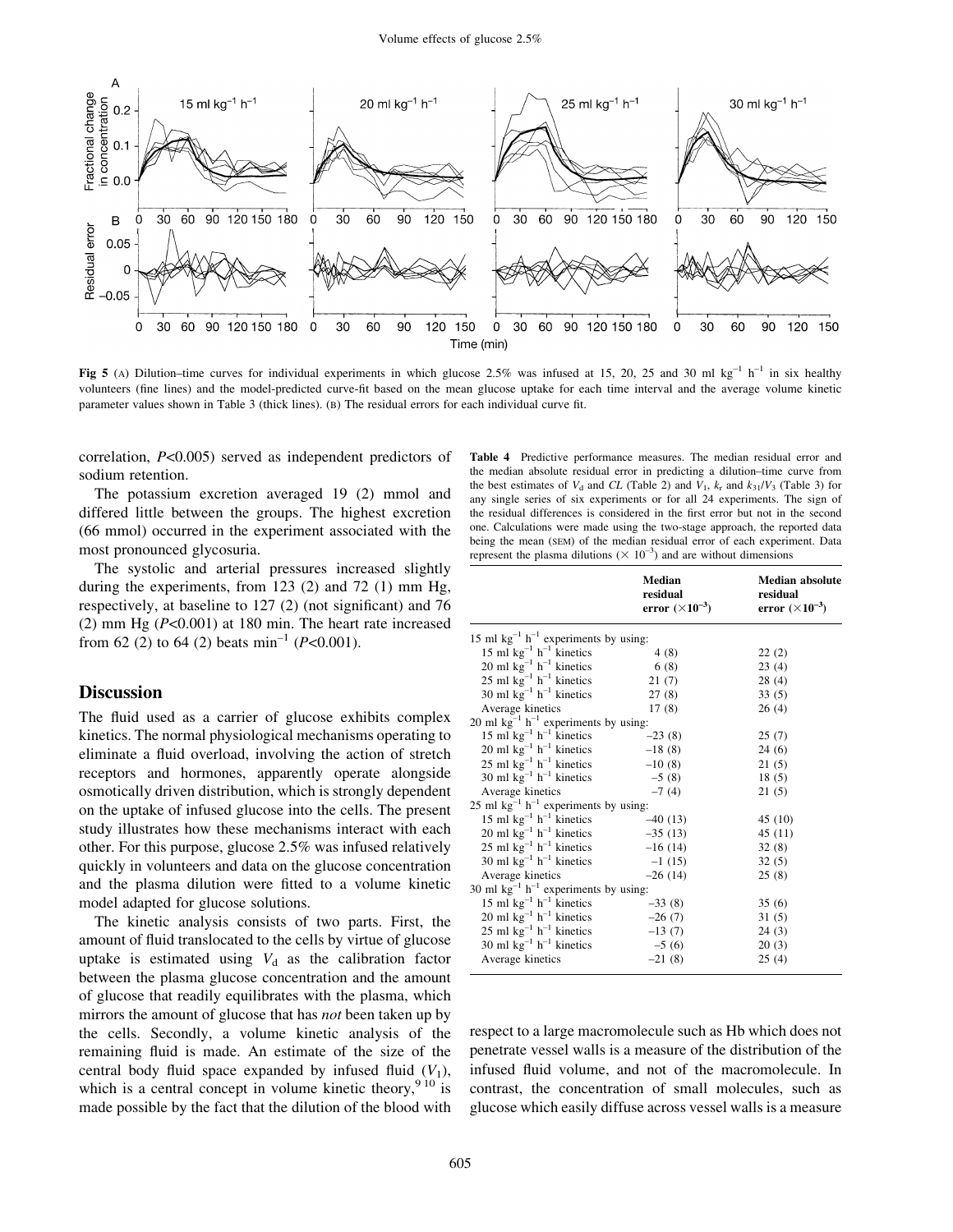

Fig  $6$  (A) Renal clearance of the infused fluid, obtained as the excreted urine volume divided by the area under the curve (AUC) for plasma dilution, vs the elimination rate constant  $(k_r)$  yielded by the curve-fitting procedure. (B) Infused volume of glucose 2.5% vs sodium retention (i.e. the difference between infused and excreted amounts of sodium). Each point represents one experiment. The regression equations were based on the experiments with glycosuria of less than 1 mmol (closed circles); only those with glycosuria exceeding 1 mmol are marked (open circles).

of the distribution of the molecules and not of the fluid volume.

The results confirm previous findings that the net removal of glucose from plasma occurs quite quickly in healthy volunteers.<sup>8</sup> The plasma had been cleared of excess glucose 30 min after the infusions ended. The infused water had also been cleared, although the volume of urine measured 90 min later shows that the osmotic fluid shift still retained 38% of the infused fluid in the body. Predictions based on the kinetic data suggested that the excess fluid in  $V_3$  was between 0.20 and 0.25 litres at the end of the experiments (figure not shown), which is consistent with the measured urinary excretion provided that we also consider insensible

fluid losses. The cellular volume thus seems to remain expanded for a much longer time than  $V_1$ .

The kinetic analysis indicated that the infused glucose is distributed in a volume three times larger than that of the infused fluid. No expansion of a body fluid space between the small  $V_1$  and the remote body fluid space  $V_3$  could be supported by adding one more exponent to the equation for the dilution-time curve. The lack of a  $V_2$  can probably be explained by the rapid uptake of glucose, which occurred at a rate similar to the expected time course for distribution of fluid between  $V_1$  and  $V_2$ .<sup>10 13</sup> Furthermore, the close correlation between  $k_r$  derived from the urinary excretion and  $k_r$  estimated by the curve-fitting procedure (Fig. 6A) supports the theory that fluid was indeed removed from  $V_1$ only by urinary excretion or by uptake into  $V_3$ . In pharmacokinetics, this argument would correspond to the view that a drug is fully eliminated by urinary excretion if the renal CL corresponds closely to the total body CL.

The evaluation of model linearity also consisted of two parts. The first one confirmed that the AUC for glucose increased in proportion to the dose and that CL was virtually the same regardless of the infusion rate (Fig. 3). As concerns the fluid volume, glycosuria reduced the AUC for the plasma dilution and thereby distorted the comparisons (Fig. 4). However, on removing the cases involving glycosuria, the linearity was almost as good for the fluid volume as for the glucose.

The second part of the evaluation of linearity was based on predictive performance measures. This is an alternative to comparing the kinetic parameters for the four groups studied. Kinetic parameters usually show some degree of intercorrelation, and it might be difficult to judge whether the slightly higher  $V_d$  and lower  $CL$  we observed for higher infusion rates of glucose (Table 2) have any practical meaning, or whether they cancel out when the parameters are used for simulation. The approach used here to assess predictive performance was inspired by a study on infusion pumps,<sup>14</sup> although we report absolute instead of relative errors as a long period of late dilution close to baseline is needed for the estimation of  $k_{31}/V_3$ .

The results show that the errors associated with simulation were usually quite small. However, the dilution was usually slightly overestimated during the later stages of the experiments when glucose 2.5% was infused rapidly, mostly because the kinetic model could not take account of dilution below baseline. This limited capacity to deal with `rebound hypoglycaemia' must be kept in mind when simulating an abrupt stop of glucose administration liberal enough to raise the plasma glucose level close to the renal threshold (>12 mmol litre $^{-1}$ ). The inaccuracy of simulating by computer, expressed as the median absolute residual error, averaged 0.026 dilution units but, more importantly, it was practically the same when the kinetic parameters used for simulation were based on all 24 infusions, as compared with when they were derived from any of the four subgroups. Hence, using